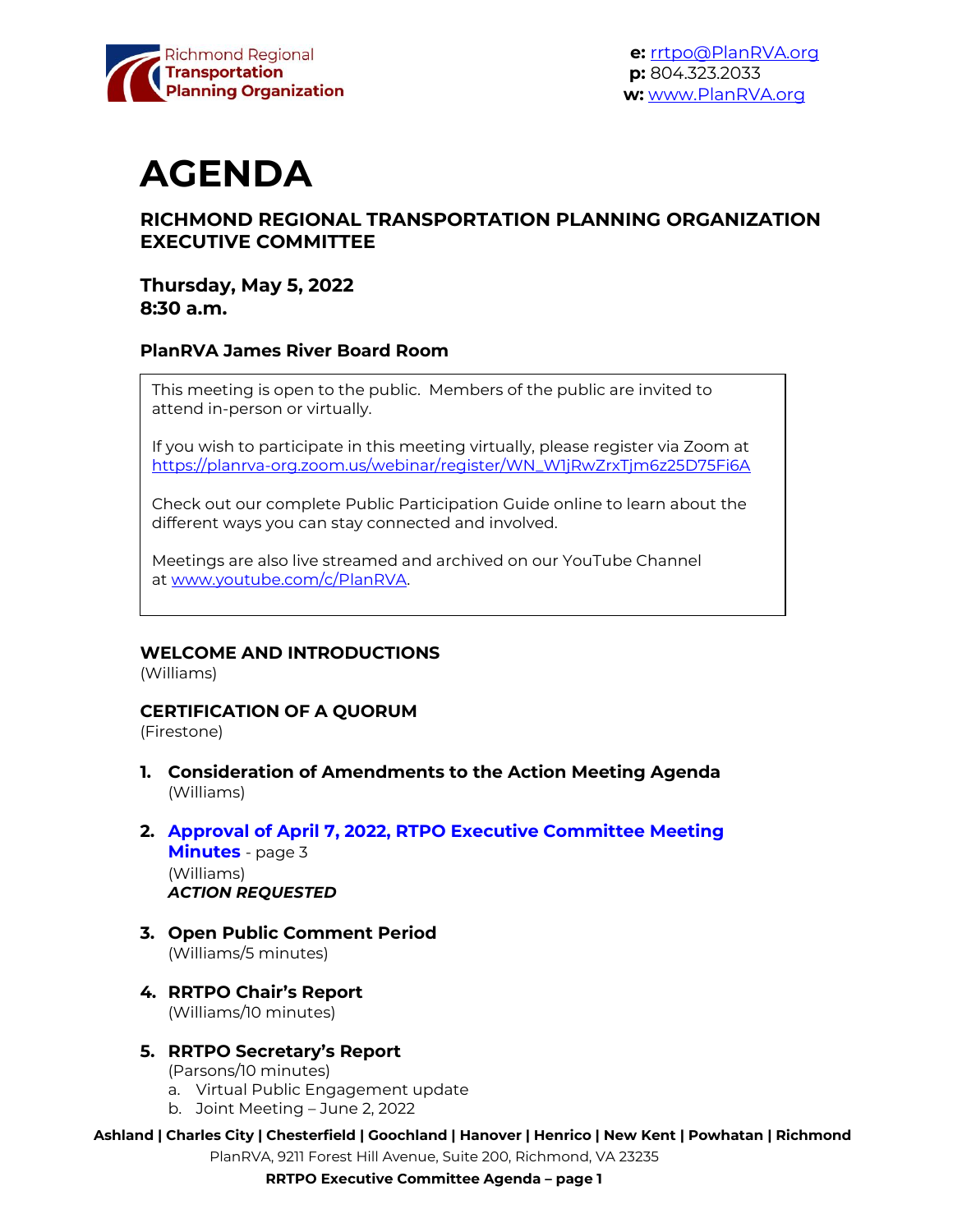**6. Review of Selected RRTPO Agenda Topics** (Parsons/5 minutes)

# **7. Other Business**

(Williams/10 minutes)

a. RRTPO Member Comments

#### **8. Next Meeting: July 7, 2022** (Williams)

# **9. Adjournment**

(Williams)

CAP/jf Attachments

**RRTPO Executive Committee Agenda -- page 2**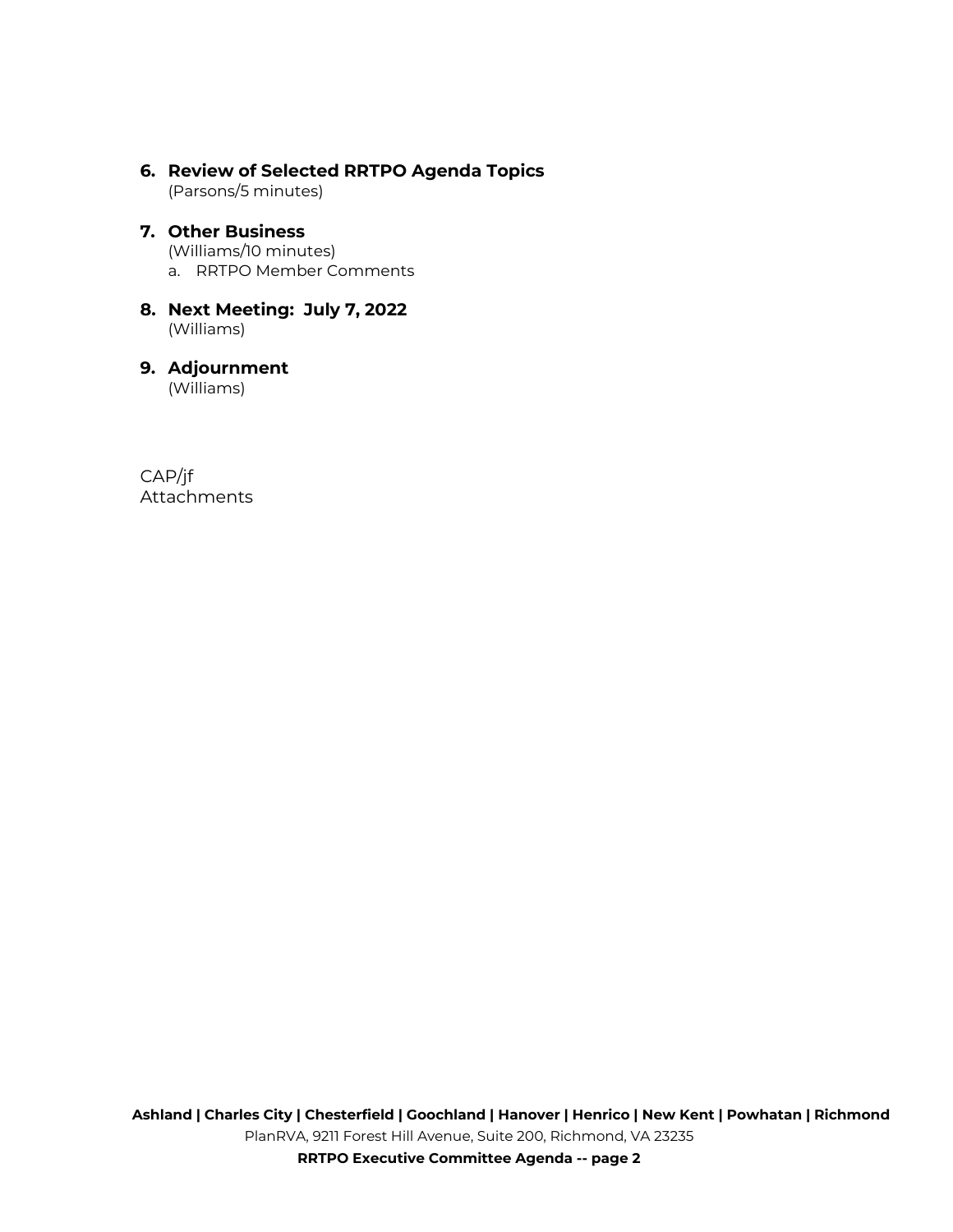

#### **RICHMOND REGIONAL TRANSPORTATION PLANNING ORGANIZATION EXECUTIVE COMMITTEE**

#### **MINUTES OF MEETING PlanRVA James River Board Room April 7, 2022 8:30 a.m.**

#### **MEMBERS and ALTERNATES (A) PRESENT:**

| <b>Town of Ashland</b>      |    | <b>Charles City County</b> |          | <b>Chesterfield County</b> |   |
|-----------------------------|----|----------------------------|----------|----------------------------|---|
| John H. Hodges              | X. | William G. Coada           |          | James M. Holland           |   |
| Anita Barnhart (A)          |    |                            |          | Leslie Haley (A)           |   |
|                             |    |                            |          |                            |   |
| <b>Goochland County</b>     |    | <b>Hanover County</b>      |          | <b>Henrico County</b>      |   |
| John L Lumpkins Jr.         |    | W. Canova Peterson         | $\times$ | Patricia S. O'Bannon       | X |
| Susan F. Lascolette,        |    | Sean M. Davis (A)          |          | Frank J. Thornton (A)      | X |
| FY22 Vice Chair (A)         |    |                            |          |                            |   |
|                             |    |                            |          |                            |   |
| <b>New Kent County</b>      |    | <b>Powhatan County</b>     |          | <b>City of Richmond</b>    |   |
| Patricia A. Paige (virtual) | X. | David T. Williams,         | X        | Cynthia I. Newbille        | X |
|                             |    | FY22 Chair                 |          | (virtual)                  |   |
| C. Thomas Tiller Jr. (A)    |    | Karin M. Carmack (A)       |          | Andreas D. Addison (A)     |   |

The technology used for this meeting was a web-hosted service created by Zoom and YouTube Live Streaming and was open and accessible for participation by members of the public. A recording of this meeting is available on our Plan RVA [YouTube Channel.](https://www.youtube.com/watch?v=z0QZVILjyig)

#### **CALL TO ORDER**

The Richmond Regional Transportation Planning Organization (RRTPO) Policy Board Chair, David T. Williams, presided and called the April 7, 2022, RRTPO Executive Committee action meeting to order at 8:30 a.m. in PlanRVA's James River Board Room.

#### **ATTENDANCE ROLL CALL & CERTIFICATION OF MEETING QUORUM**

Janice Firestone, Program Coordinator, took attendance and certified that a quorum was present.

- **1. Consideration of Amendments to the Action Meeting Agenda** There were no requested changes to the meeting agenda.
- **2. Approval of March 3, 2022, RRTPO Executive Committee Meeting Minutes** On motion of John H. Hodges, seconded by Patricia S. O'Bannon, the RRTPO Executive Committee unanimously approved the minutes of the March 3, 2022, as presented.

**Ashland | Charles City | Chesterfield | Goochland | Hanover | Henrico | New Kent | Powhatan | Richmond** PlanRVA, 9211 Forest Hill Avenue, Suite 200, Richmond, VA 23235

**RRTPO Executive Committee Action Meeting Minutes – April 7, 2022 – page 1**